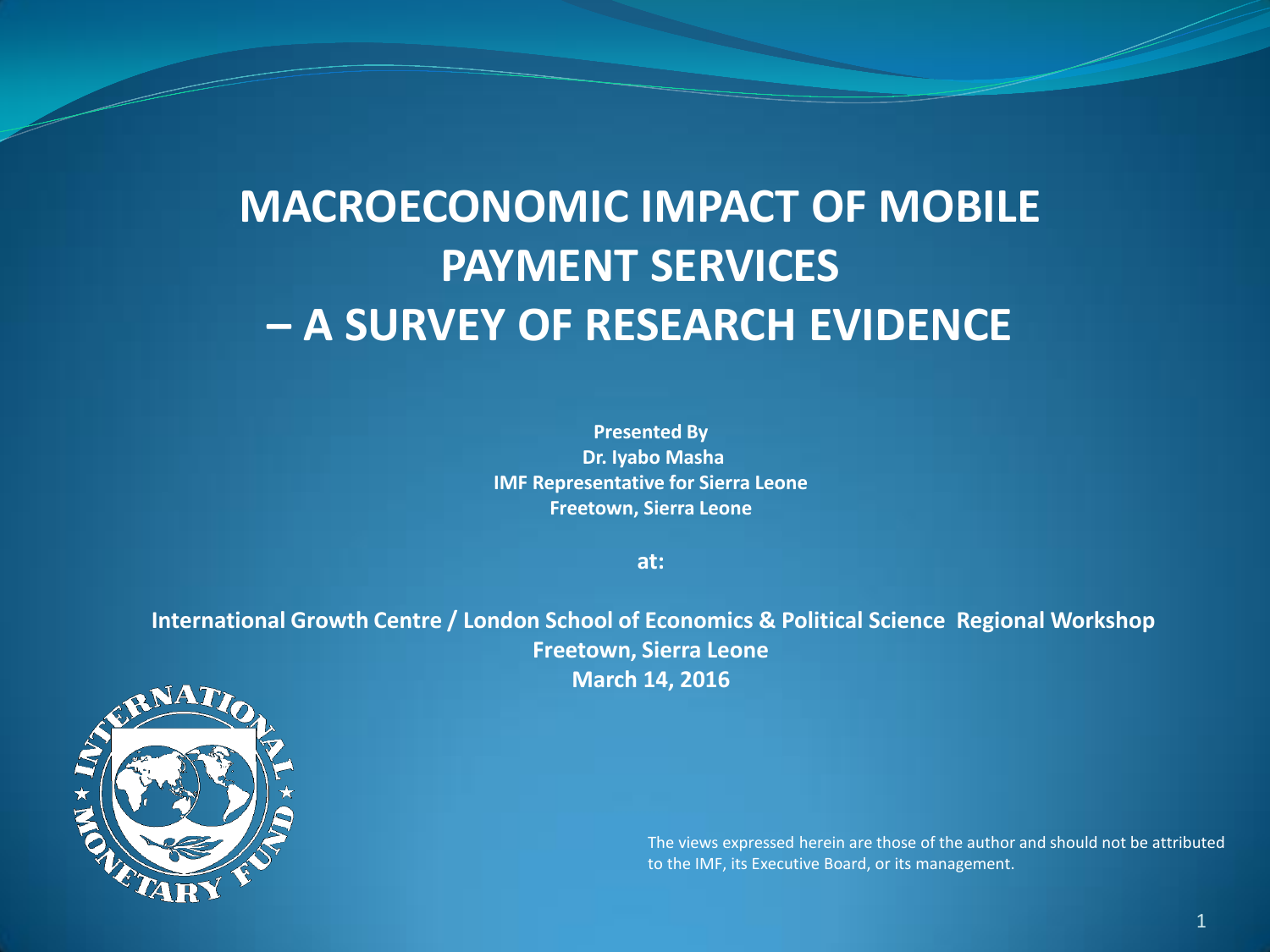### **Overview and Plan of Presentation**

**• Introductory Remarks**  Mobile Money: Definition and Key Issues Research Evidence Some Emerging Policy Issues **•Conclusion •References**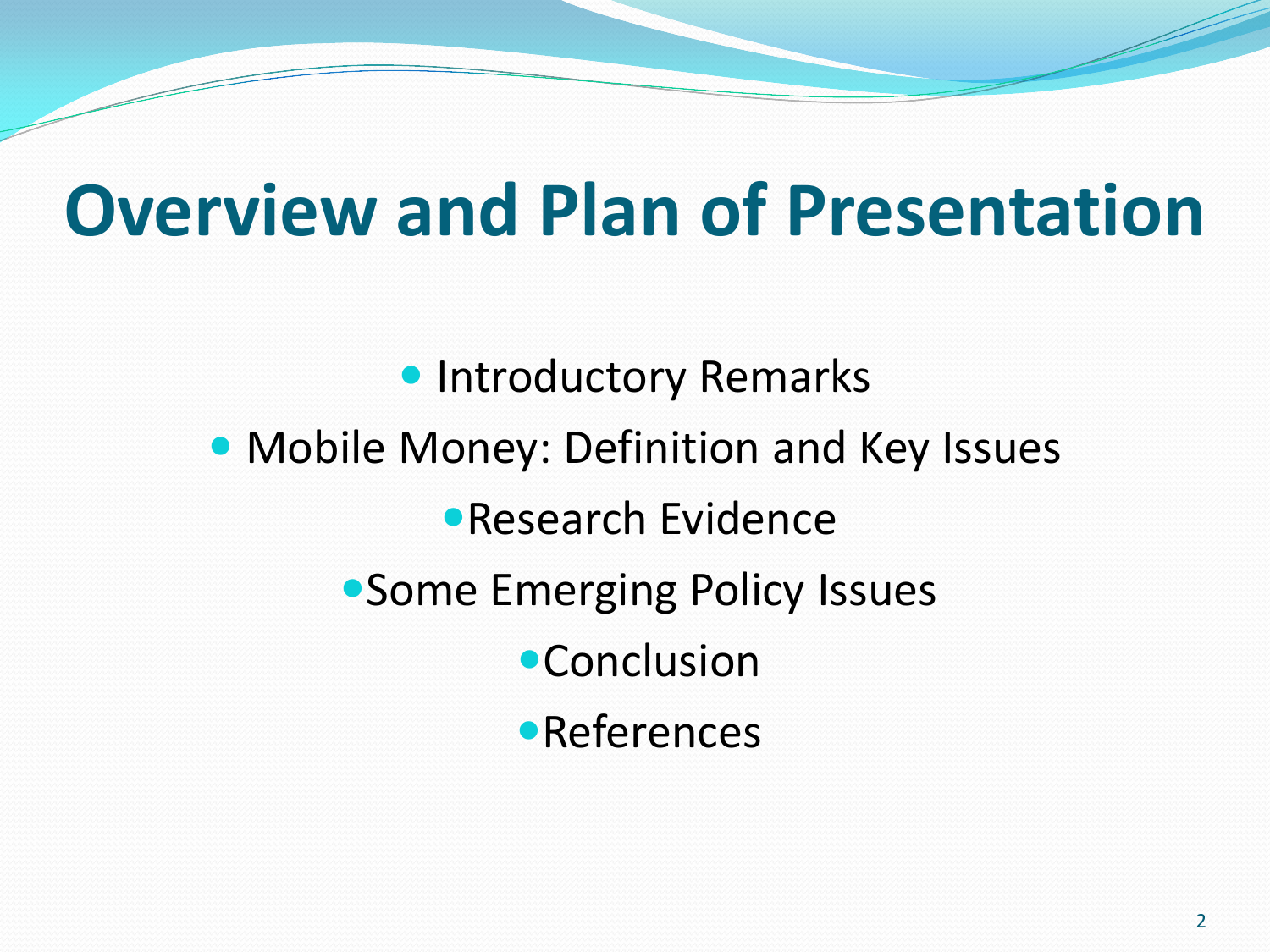#### **Mobile Money: Definition and Key Issues**

Mobile Money and Payment Systems

- **Growth and Trend**
- Key Considerations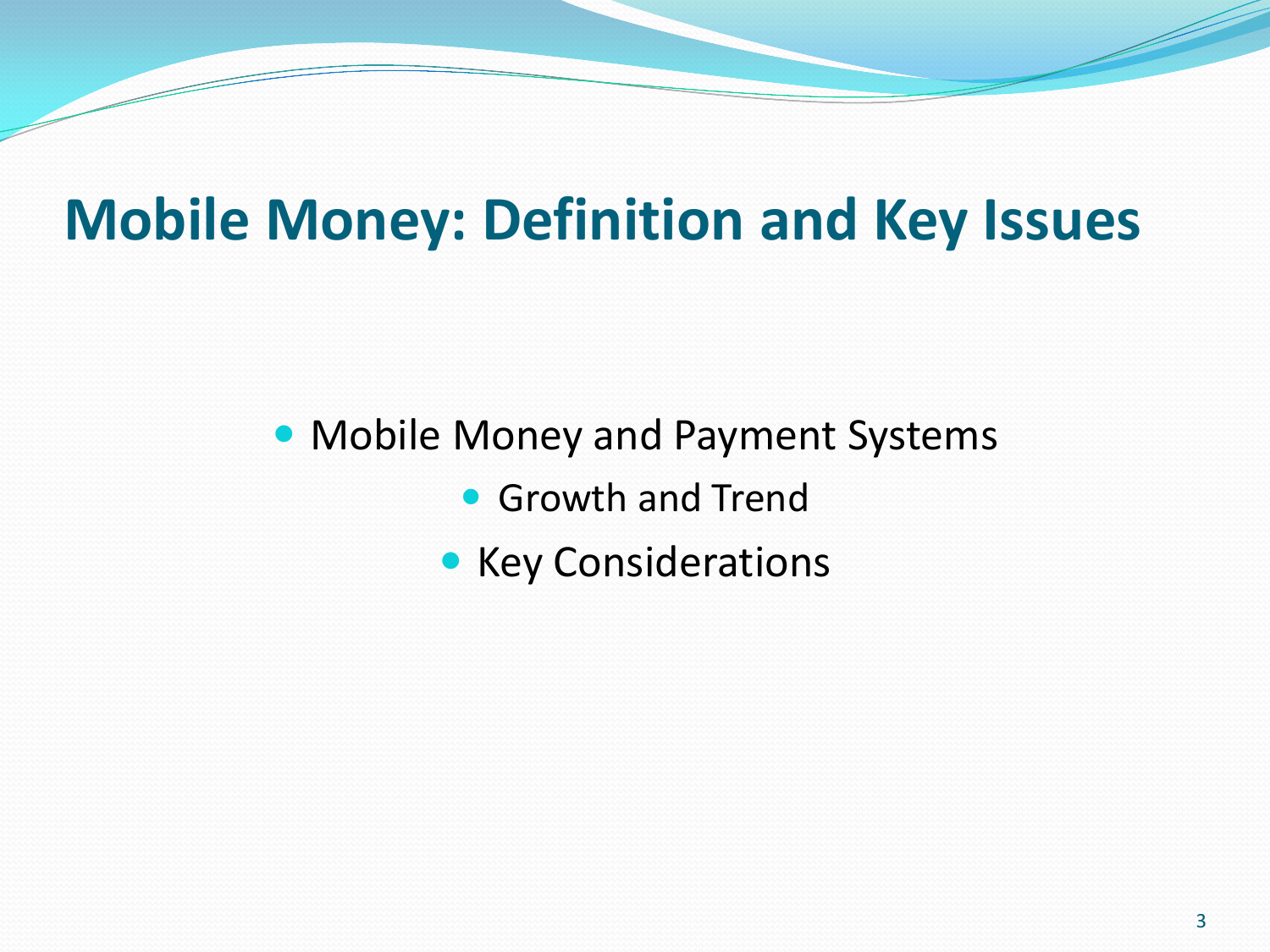# **Mobile Money and Payment**

### **Systems**

- *Mobile money:* Payments initiated and transmitted by access to devices that are connected to mobile communication networks.
- M*obile banking:* The use of a mobile phone to access banking services and execute financial transactions. Refers only to customers with bank accounts.
- Banks vs. Nonbanks? Globally, banks continue to have an active role in mobile payments with over half of the countries surveyed in 2010 reporting mobile access to bank accounts (World Bank, 2014)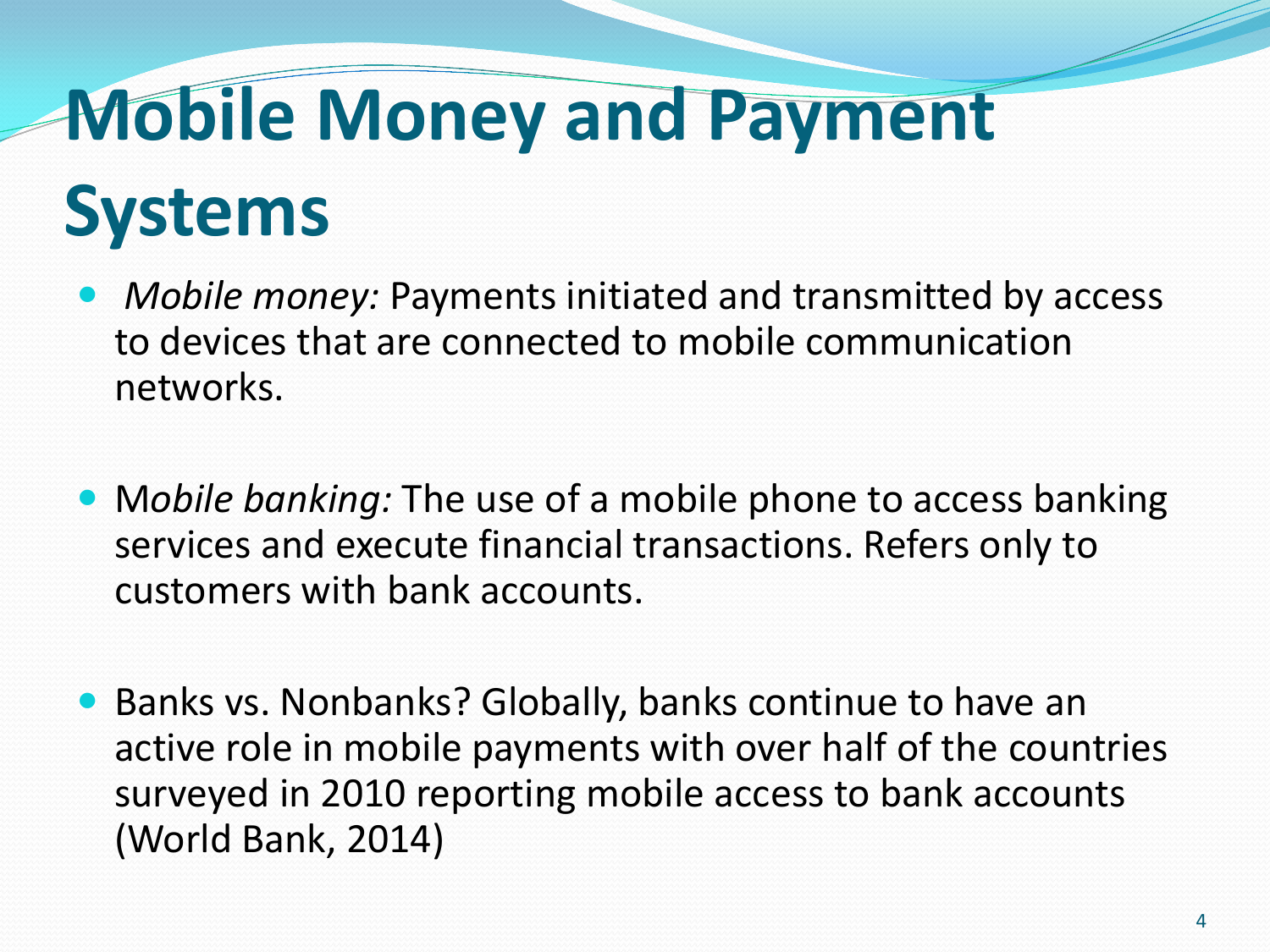# **Key differences**

- Funding for mobile banking payments is usually located at banks in the form of a deposit or credit account operated by customers.
- Mobile money is sourced from "customer stored funds" maintained by mobile network operators (MNOs).
- Central banks continue to be the regulator of mobile banking, while in many cases, mobile money transactions rely on existing business/company laws, since it is operated by MNOs, which are nonbank-based.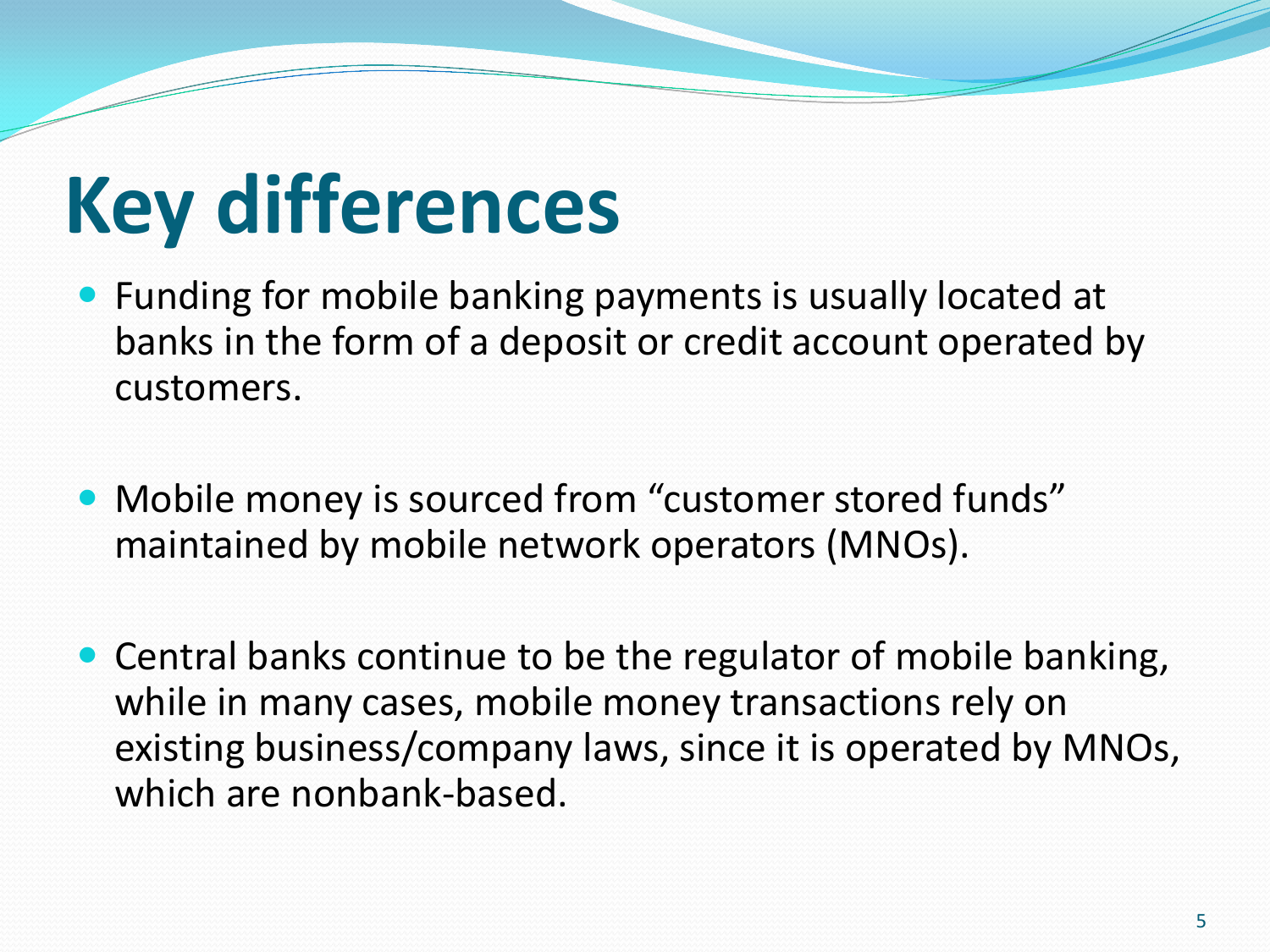# **Global Growth**

- According to data from GSMA, as of December 2014, there were 255 live mobile money services in 89 markets compared with 232 live services in 2013.Growth since 2010 is almost threefold.
- Registered accounts have also grown. The number of registered mobile money accounts grew to reach 299 million globally at the end of December 2014. In three-quarters of the markets where mobile money is available, agent outlets outnumber bank branches (IMF FAS, 2014).
- World Bank Findex Database (2014) reports that between 2011 and 2014, the global number of underbanked dropped by 20 percent to 2 billion people.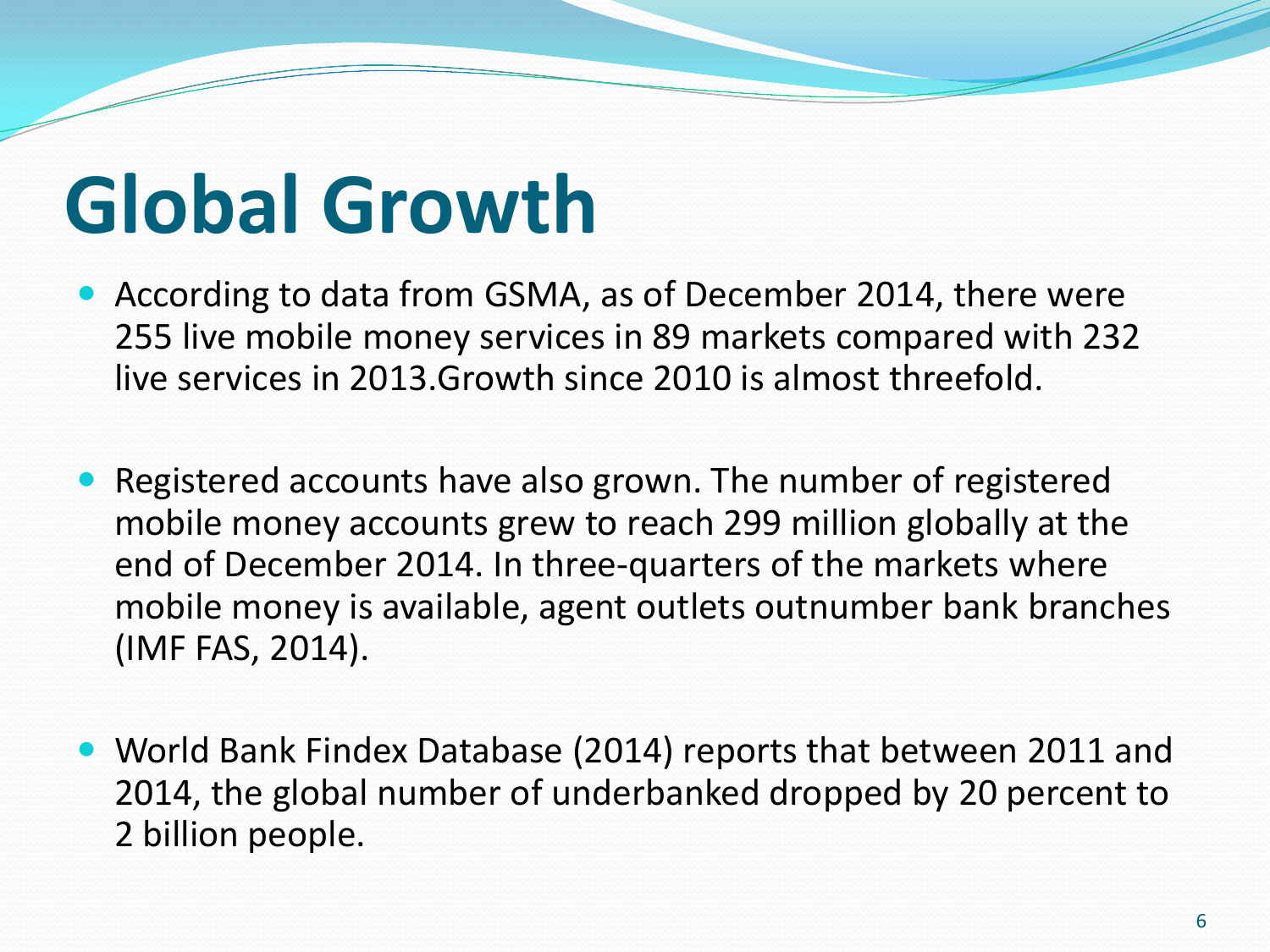### **Live Mobile Money Services by Region: 2001-2014**



*Data source: GSM Association (Grupe Spécial Mobile) Database, 2015*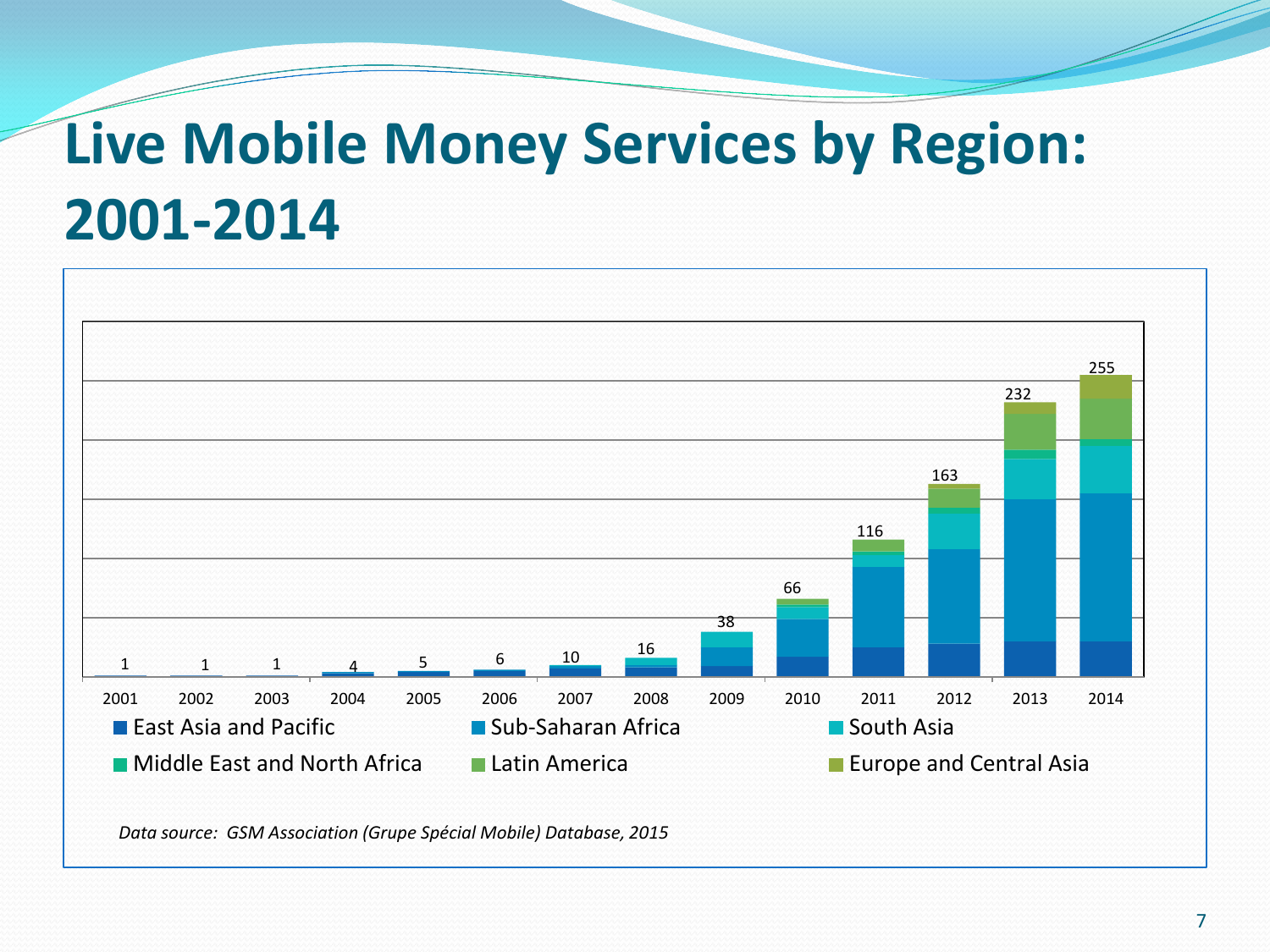### **Growth in Africa**

- South Africa was the first country to license a mobile money operating company in 2004. Mobile money services began in Kenya, the country with the most widespread use in 2007.
- By 2014, Sub-Saharan Africa recorded the highest level of mobile money penetration of any region: 23% of mobile connections in Sub-Saharan Africa were linked with a mobile money account. In addition, the region accounted for 53 percent of global live mobile money services.
- According to Findex Database, bank customers own 2 percent of mobile money accounts globally, but 12 percent in Africa.
- Regional mobile payments are also gradually evolving. In West Africa, by the second half of 2014, the value of cross-border remittances on Orange Money accounted for nearly one-fifth of all remittances reported by the World Bank between Ivory Coast, Burkina Faso and Senegal. In 2015, MNOs in East and West Africa signed agreements on interoperability.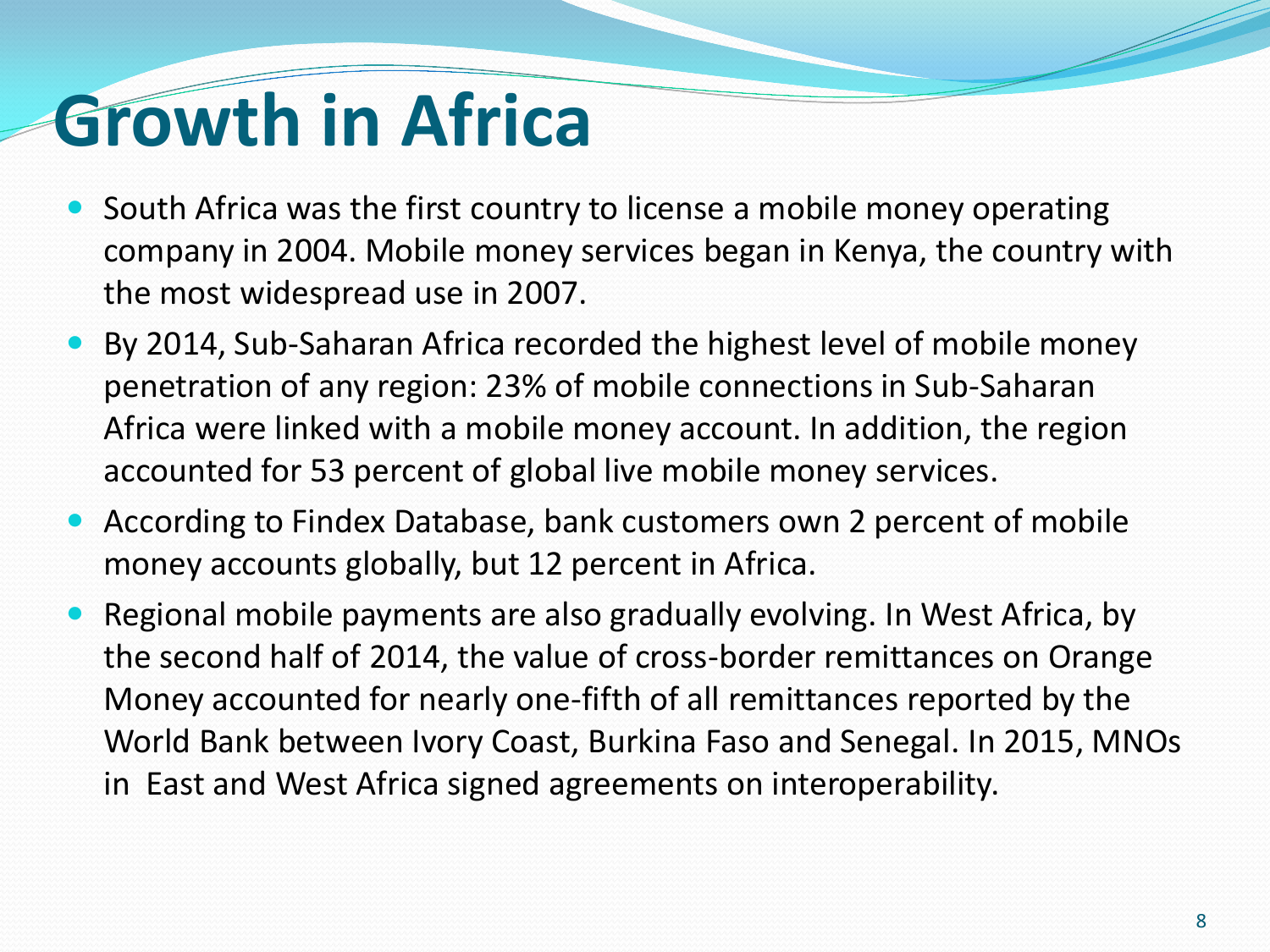### **Monthly Mobile Money Transactions: Africa Regional Breakdown**



Source: GSMA Database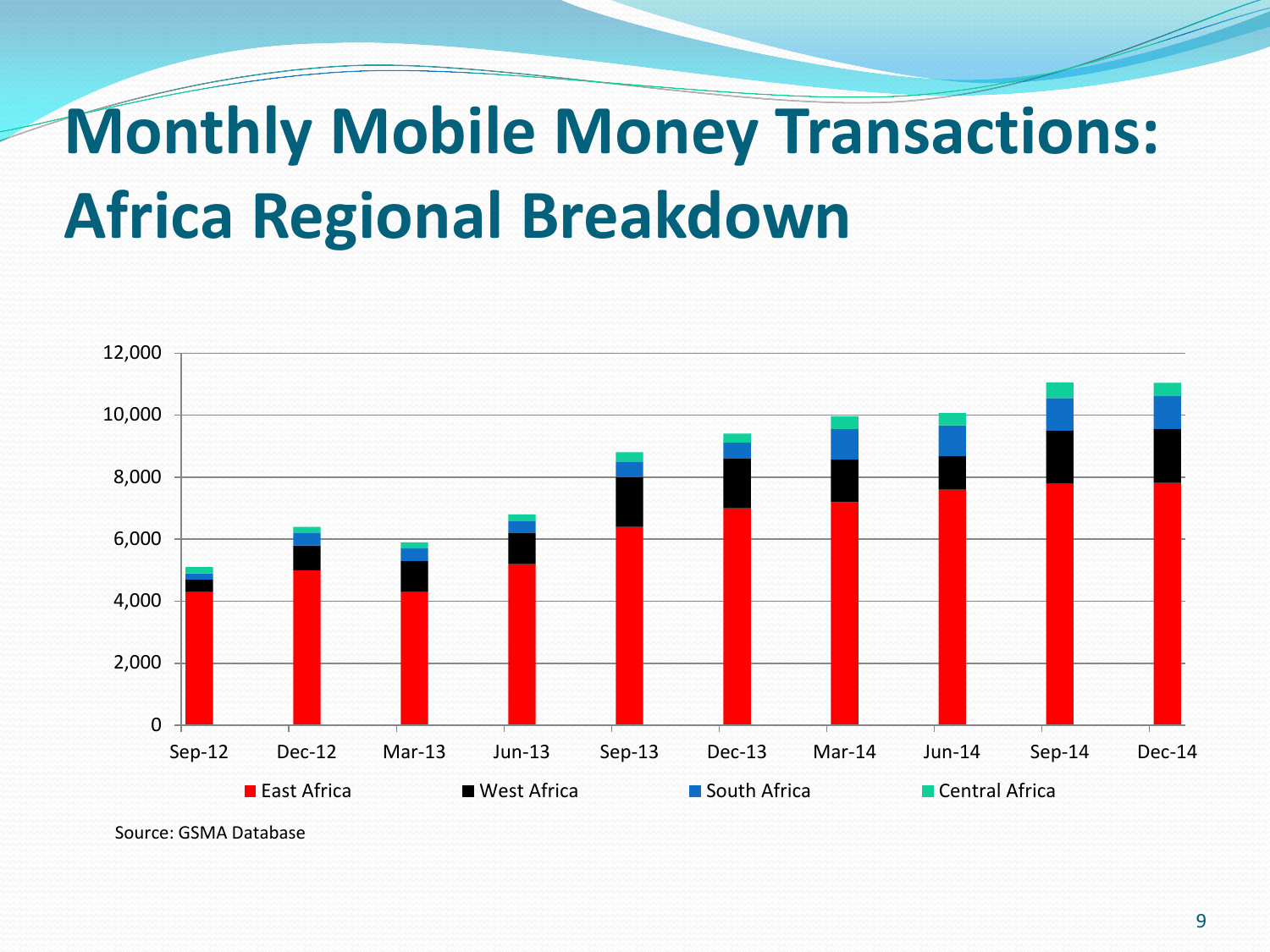# **What is Different in Africa?**

- Growth of MNO based services stronger than bank-based mobile money services. Bank based services focused on large institutional customers and individuals with regular incomes.
- People lacked access previously due to prohibitive costs, barriers to use, paperwork and market regulations. As a result, in many countries, growth of mobile money services was driven mainly by people who had no other form of bank account.
- According to the World Bank Global Findex Database (2014), 16 percent of adults in Sub-Saharan Africa used a mobile phone to pay bills or send or receive money. This compares with less than 5 percent in all other regions.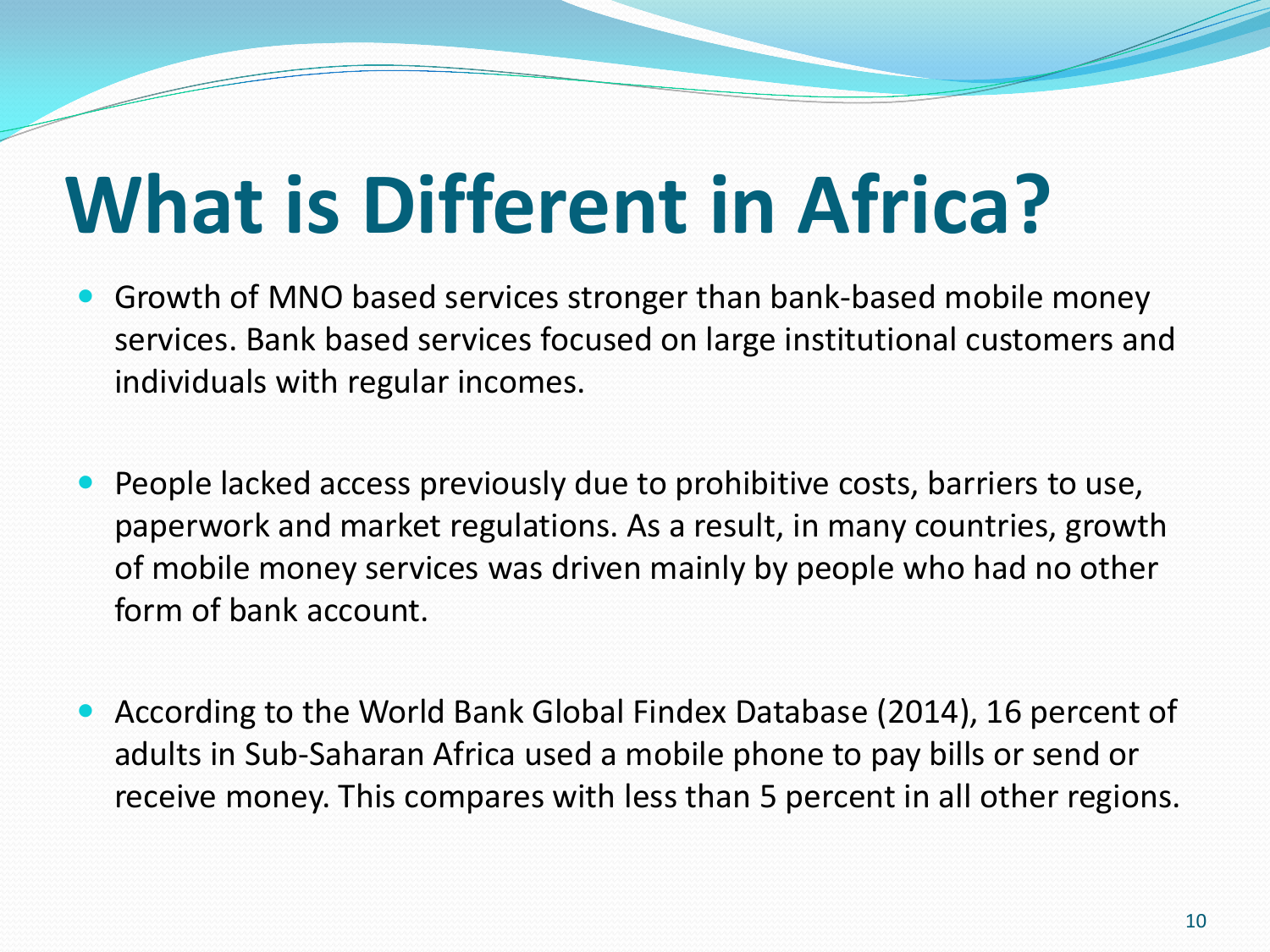### **Adults with Accounts, (in percent)**



Source: World Bank Global Financial Inclusion Database, 2014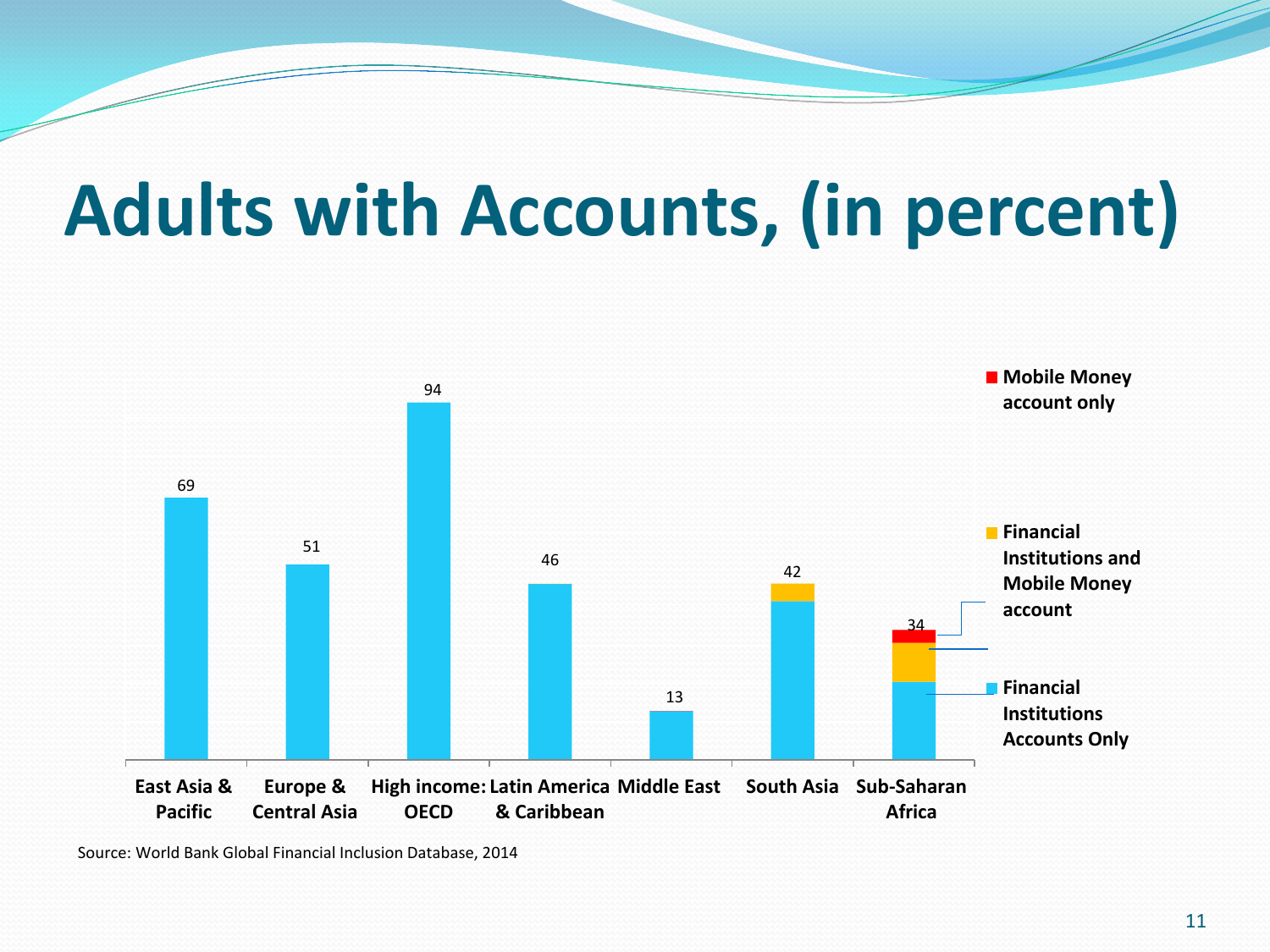### **Emerging Payment Landscape**

*More services are emerging in the payment landscape, though person to person payments remain the most dominant form of mobile money transaction*

- **Government payments:** Mobile Payments for health, education, transfers, targeted subsidies etc has taken off in some countries. For example, in Brazil, conditional cash transfer program that serves 12 million families bundles several benefits onto one electronic payment card (Lindert, Linder, Hobbs, and de la Briére 2007). Government transaction costs declined from 14.7 percent of total payments to 2.6 percent.
- **Mobile insurance services:** was launched in 14 countries in 2014. More than 17 million policies were issued. MNOs and Banks also launched mobile credit services in 2014.
- **Savings**: Some MNOs are now paying interest on stored values or "mobile wallet".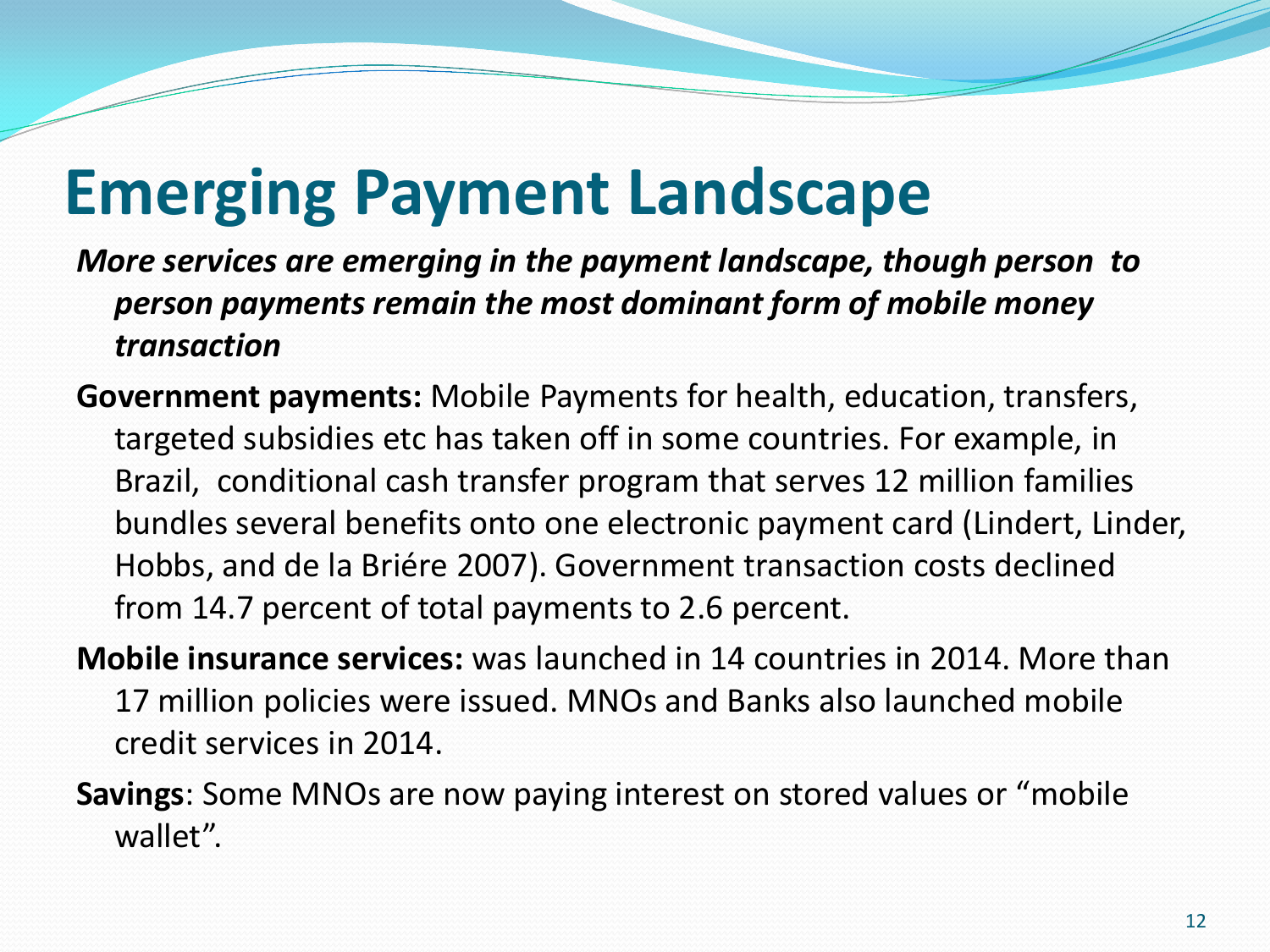#### **In Summary ….**

#### **Mobile payments systems whether bank or non-bank based:**

- Expands financial intermediation by increasing access to finance for a large segment of the unbanked population. It reduces transaction costs, and saving also help households manage cash flow spikes, smooth consumption, as well as build working capital.
- Allows firms to invest and build capital over time, fostering the creation of business.
- Allow for faster and more efficient government transfers
- Offer great potential for cross border economic linkage.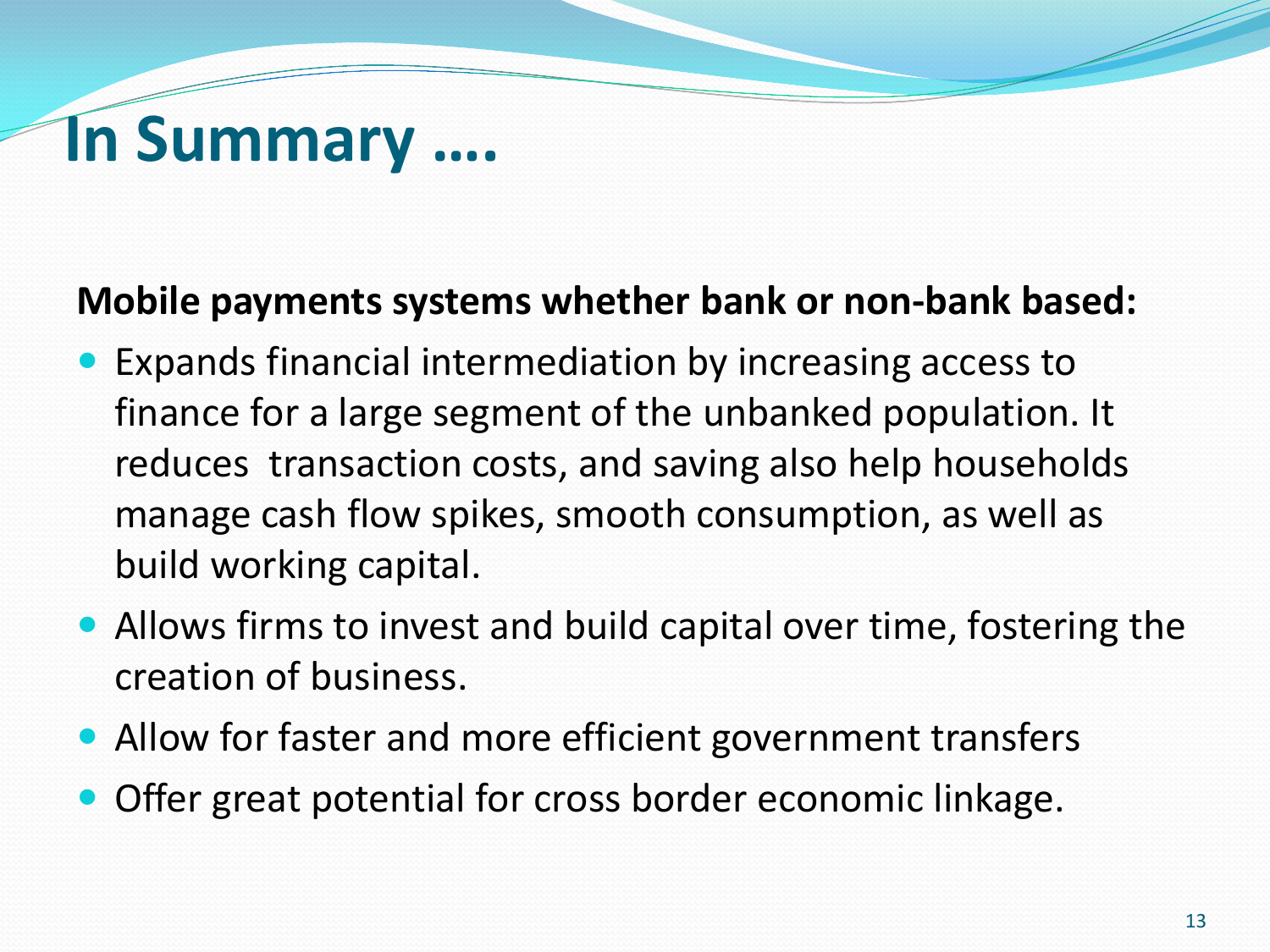### **Results are Visible in Africa …**

- Mobile money system has jump started a wave of second-generation innovative businesses and uses on MNOs infrastructure, helping to address other development priorities.
- In Kenya, M-Kopa or Mobisol in Tanzania have created micro-leasing for off-grid, communitybased solar power. Similar advances are being made with respect to water services to lowincome households and communities.
- **In the East Africa region**: Vodafone M-Pesa and MTN Mobile Money announced in 2015 an agreement to allow customers to transfer funds between the two services. When operational, the deal will enable M-Pesa customers in Kenya, Tanzania, the DRC and Mozambique to transfer money to and from MTN Mobile Money customers in Uganda, Rwanda and Zambia.
- In **West Africa region**: Orange Côte d'Ivoire and Airtel Burkina also signed a similar agreement in March 2015. Orange operates an international money transfer service that links Côte d'Ivoire, Mali and Senegal.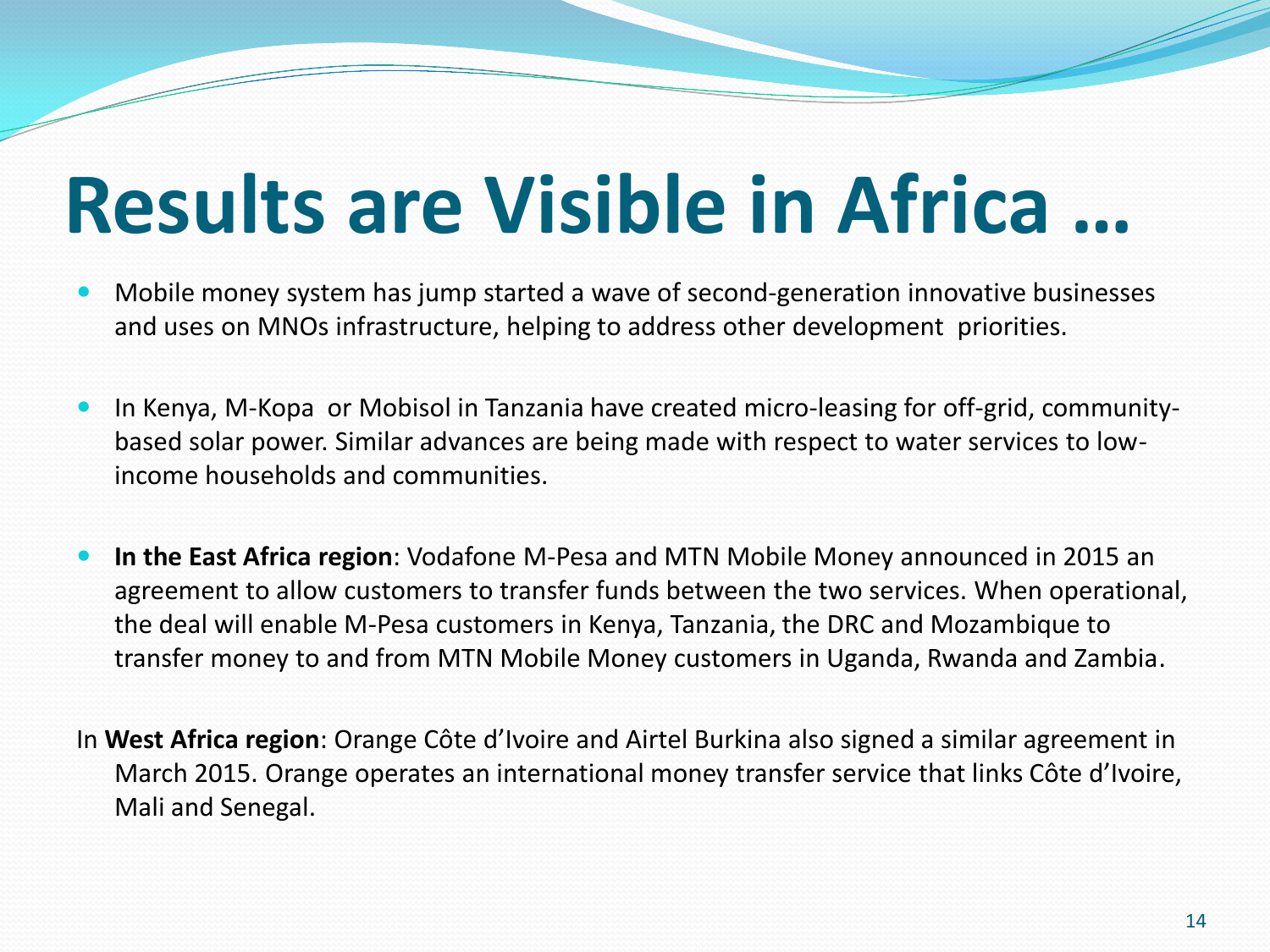### **Research Evidence**

#### **• Introduction**

#### **Link to Financial Development Theory • Research Evidence**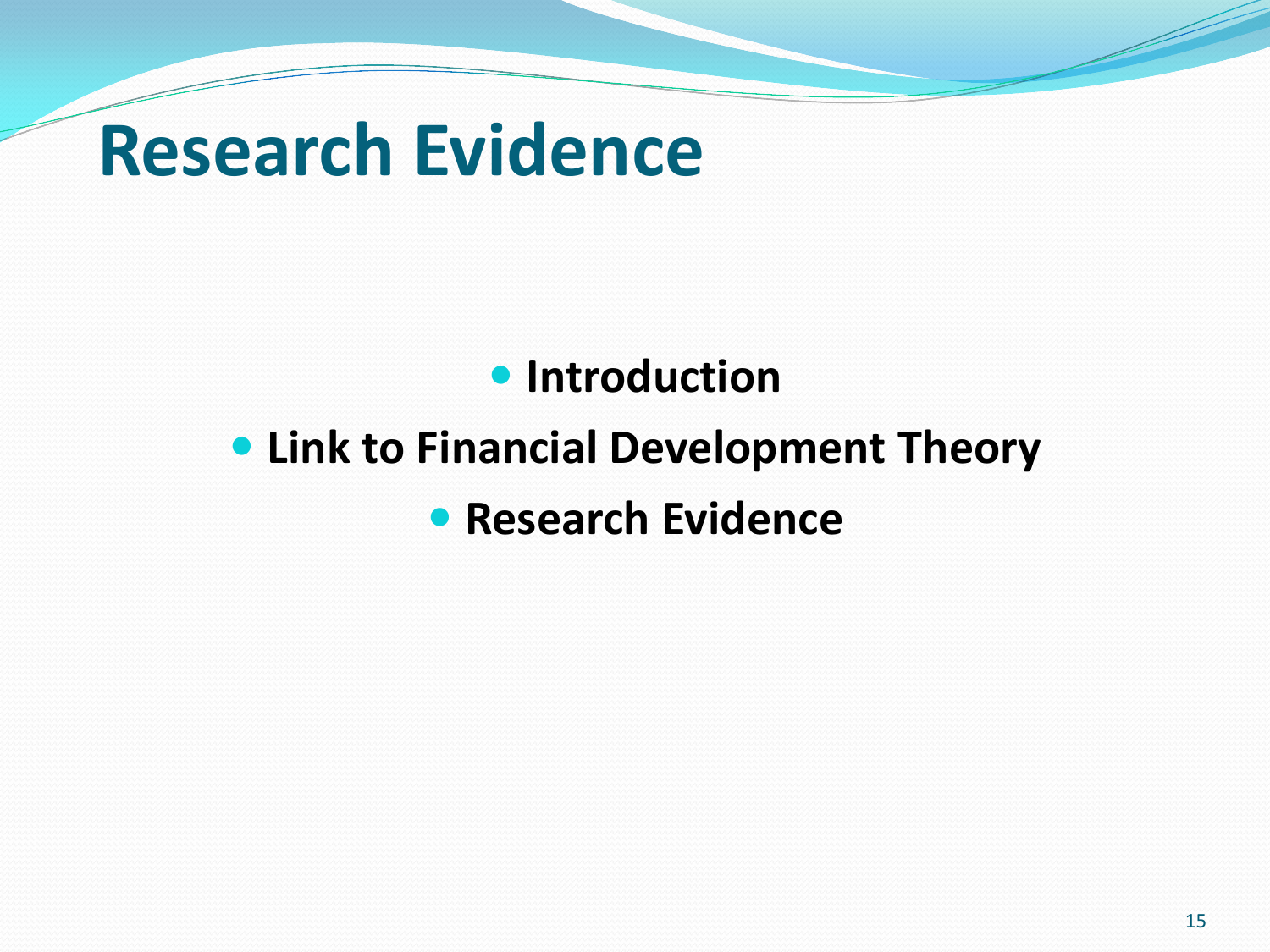## **Introduction**

*Expanded financial services, such as that provided by mobile money has important micro and macro economic impacts.* 

Research focused on the aggregate economy, usually based on cross country analysis, identify three key macroeconomic impacts:

- Impact on economic growth
- Impact on inequality
- Impact on financial system stability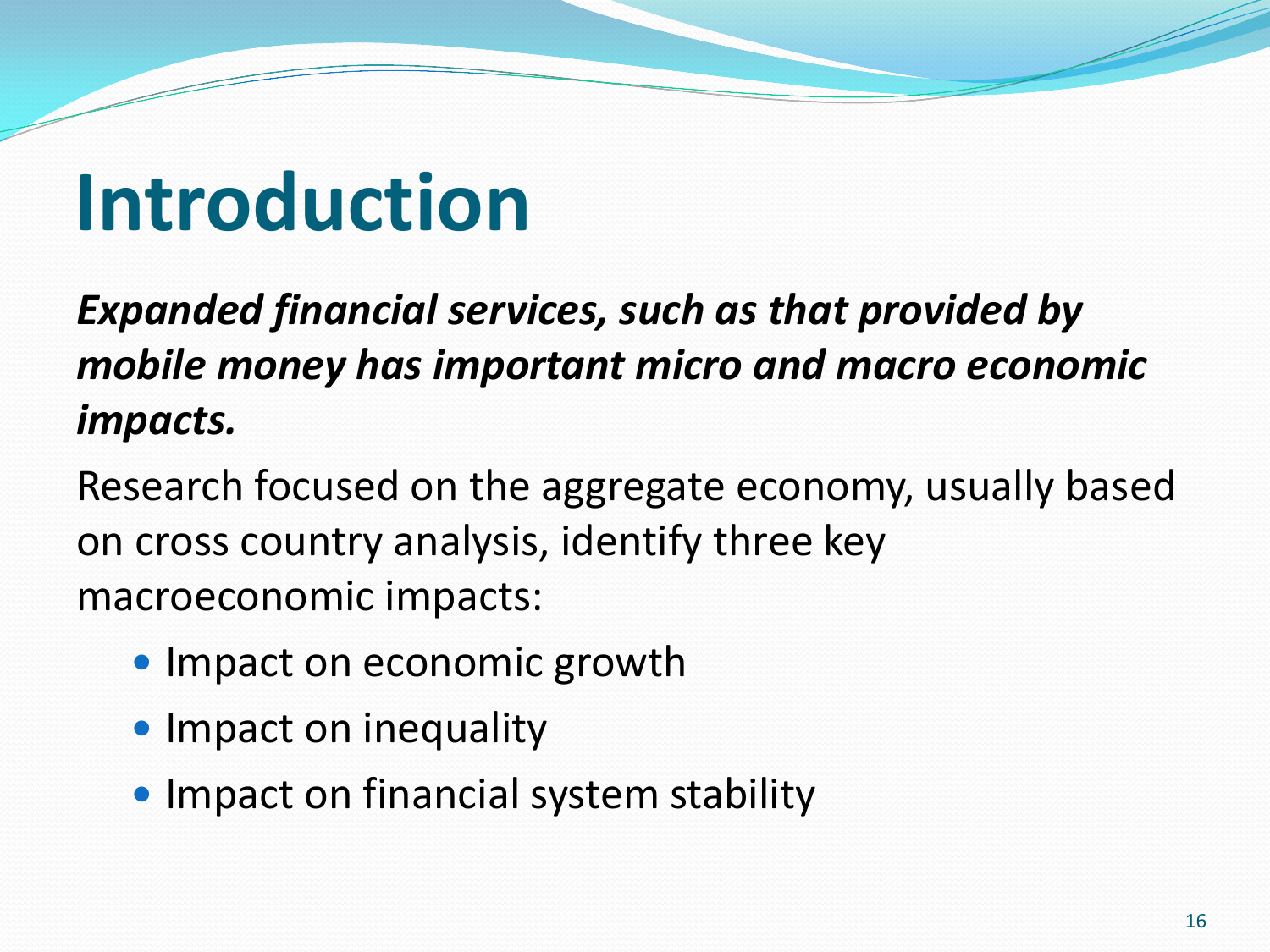# **Macroeconomic Impact: The Link to Financial Development Theory**

The impact of mobile money at the macro level comes mainly from research that extends financial development theory in cross country context.

- The growth of mobile money services represents an expansion of financial intermediation, both in breath and depth.
- According to financial development theory, the degree of financial intermediation is not only positively correlated with growth and employment, it is generally believed to causally impact growth (Levine 2005 and Pasali 2013)
- Key channels: (i) lower transaction costs (ii) better distribution of capital and risk across the economy (iii) broader access to bank deposits can also have a positive effect on financial stability.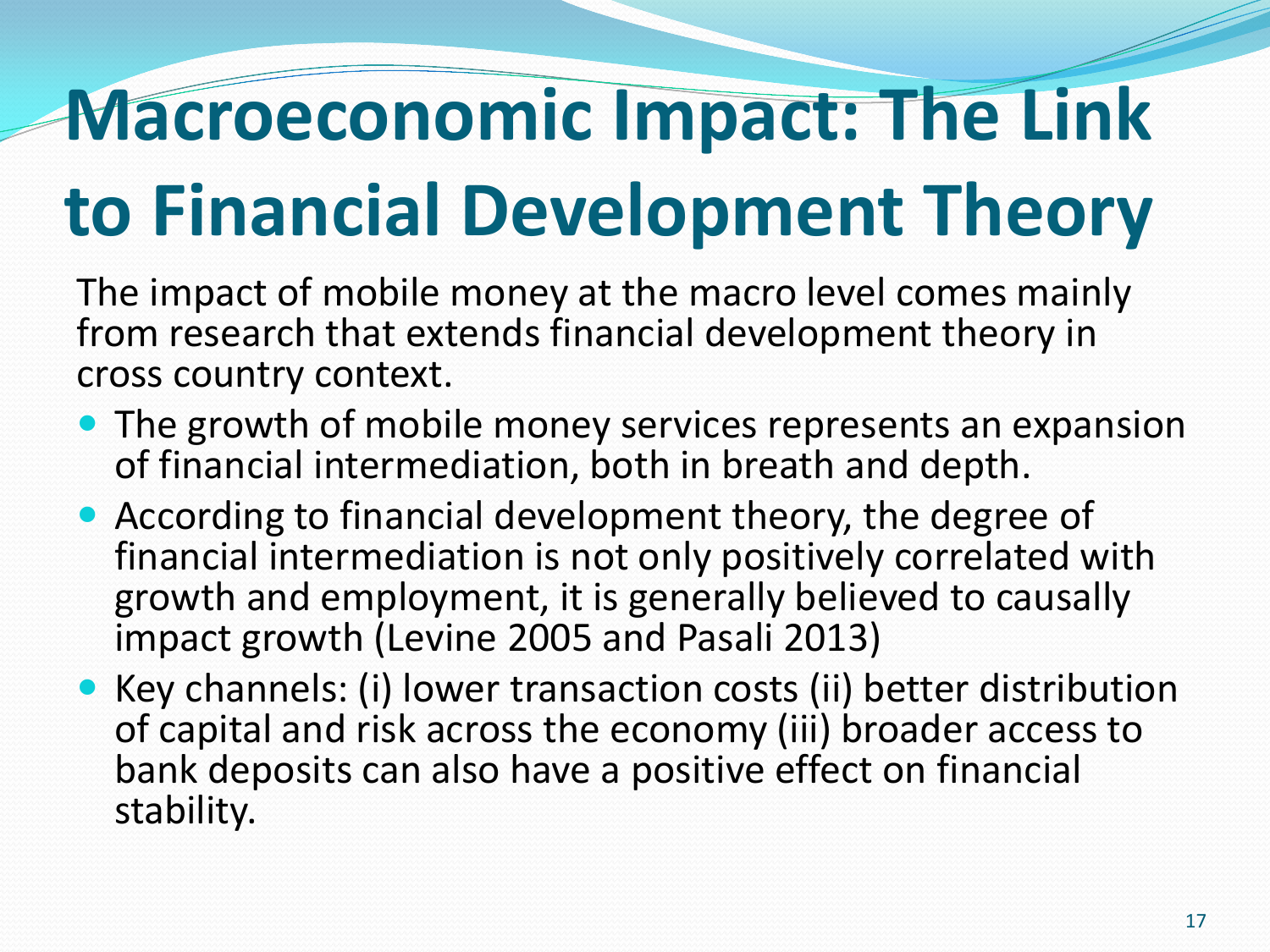### **Impact on Growth**

- Empirical evidence shows that expanded financial services is positively correlated with growth and employment. (Sahay et al, 2015)
- Studies found that lower transaction costs and better distribution of capital and risk across the economy increased reach, enabling new private-sector business models that help address other development priorities.
- In addition to the direct economic benefits, financial inclusion can improve the effectiveness and efficient execution of government payment of social safety net transfers (government-to-person payments), which improves the efficiency of government spending.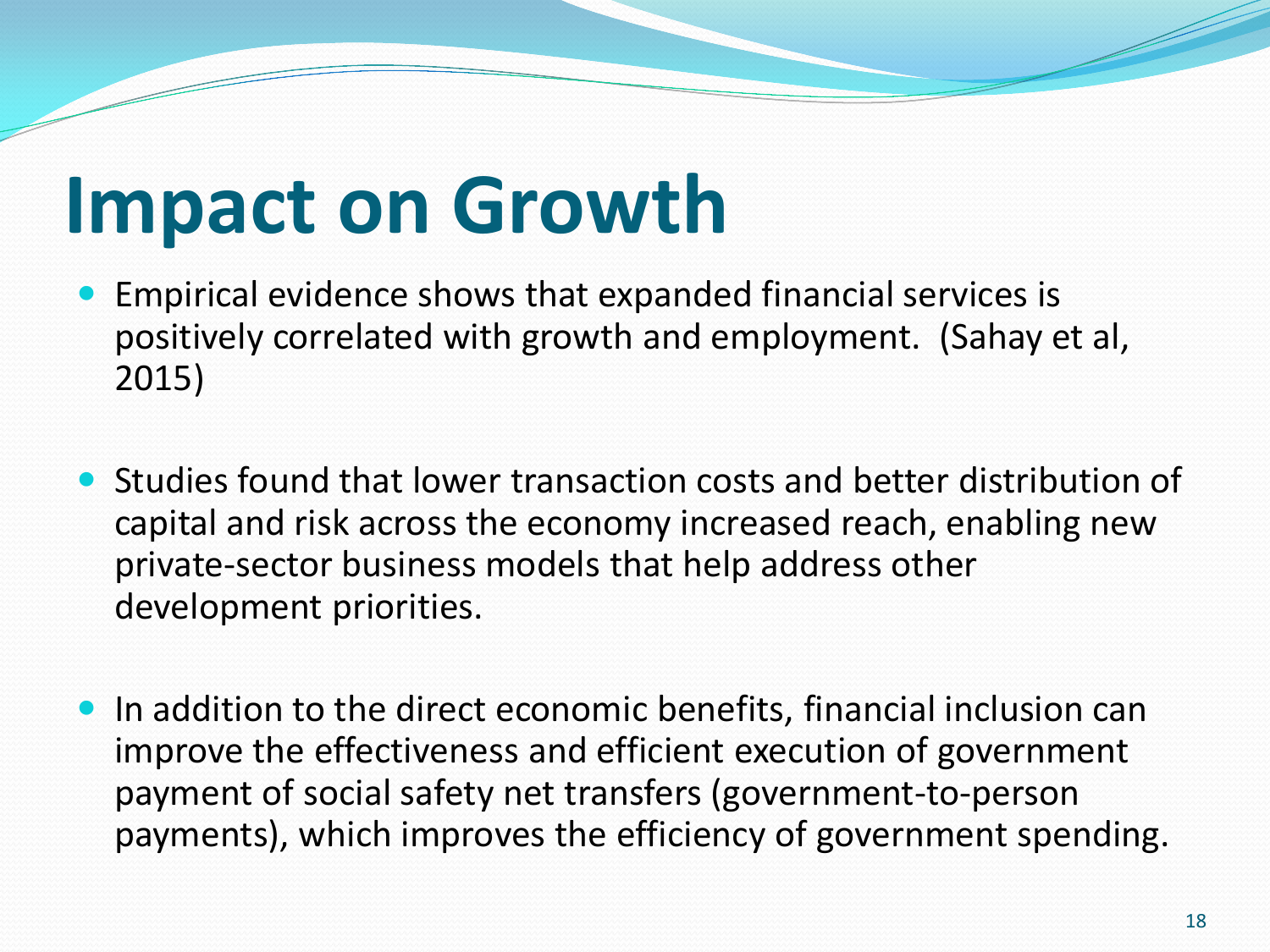### **There are however some caveats, as the positive impact on growth is not universal**

Research evidence also shows that:

- Positive relationship does not hold in economies with weak institutional frameworks (Demetriades and Law 2006), such as poor or nonexistent financial regulation, or in extremely high-inflation environments (Rousseau and Wachtel 2002).
- Positive long-run relationship between expanded financial services and output growth could co-exist with a mostly negative short-run relationship (Loayza and Ranciere 2006).
- More recent work following the global financial crisis also suggests that the relationship between financial depth and growth might not be linear, but shaped like an inverted "U"—i.e., at very low levels of financial intermediation and at very high levels, the positive relationship disappears (Cecchetti and Kharroubi 2012).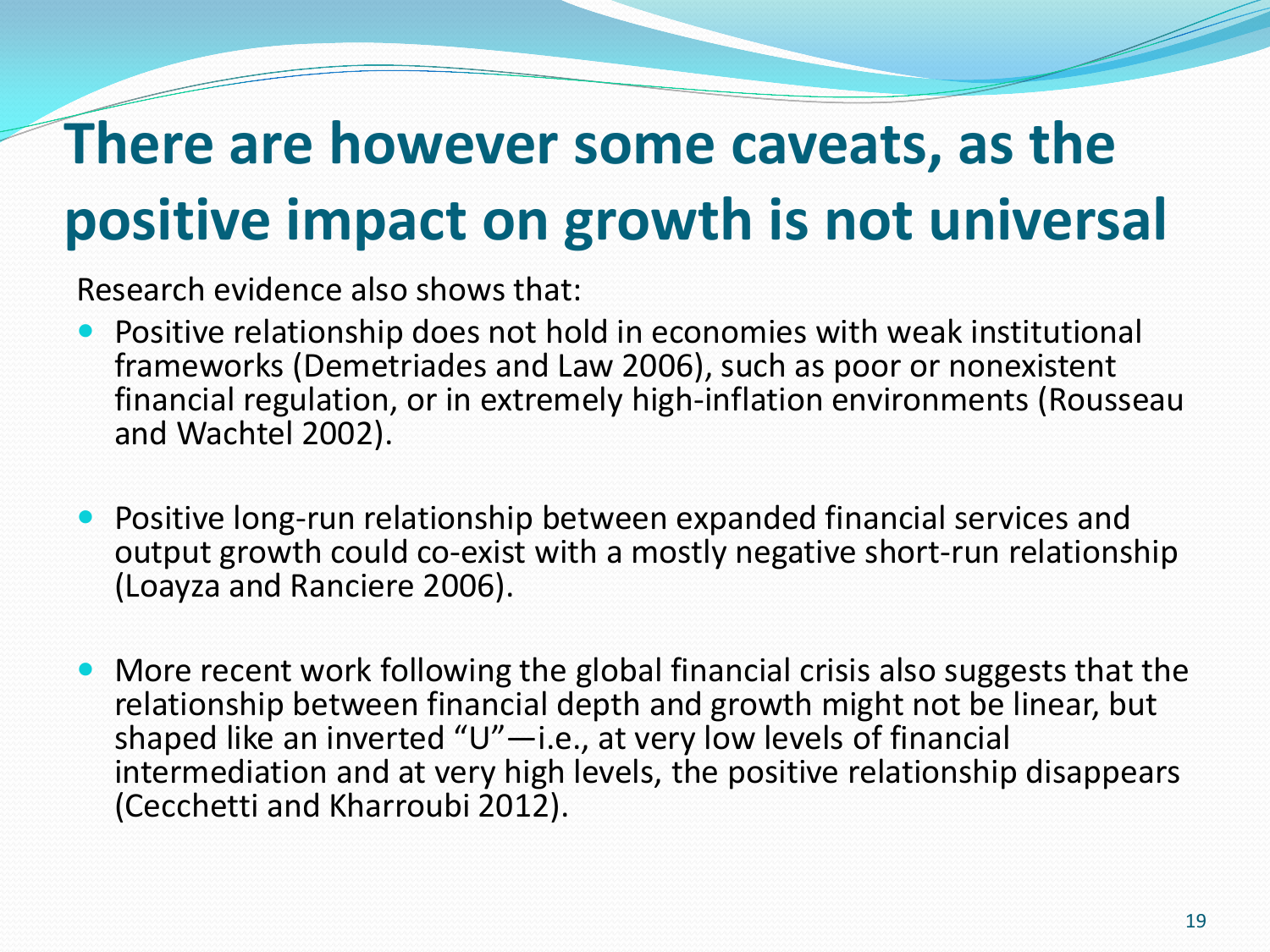# **Impact on Inequality**

*Expanded access to f*inancial services seems to relax the credit constraints on poor people, who lack collateral, credit history, and connections. At the macro level, the impact should, all things being equal be a reduction in aggregate income inequality.

The research evidence shows that:

- Inequality as measured by the Gini coefficient increases as countries progress through early stages of financial development (measured by private credit and bank branch growth), but it declines sharply for countries at intermediate and advanced stages of financial development (Jahan and McDonald 2011).
- There is a robust negative relationship between financial depth and the Gini coefficient (Clarke, Xu, and Zhou 2006). Moreover, financial depth was associated with increases in the income share of the lowest income quintile across countries from 1960 to 2005, and countries with higher levels of financial development also experienced larger reductions in the share of the population living on less than \$1 per day in the 1980s and 1990s.
- Controlling for other relevant variables, almost 30 percent of the variation across countries in rates of poverty reduction can be attributed to cross-country variation in financial development (Beck, Demirgüç-Kunt, and Levine 2007).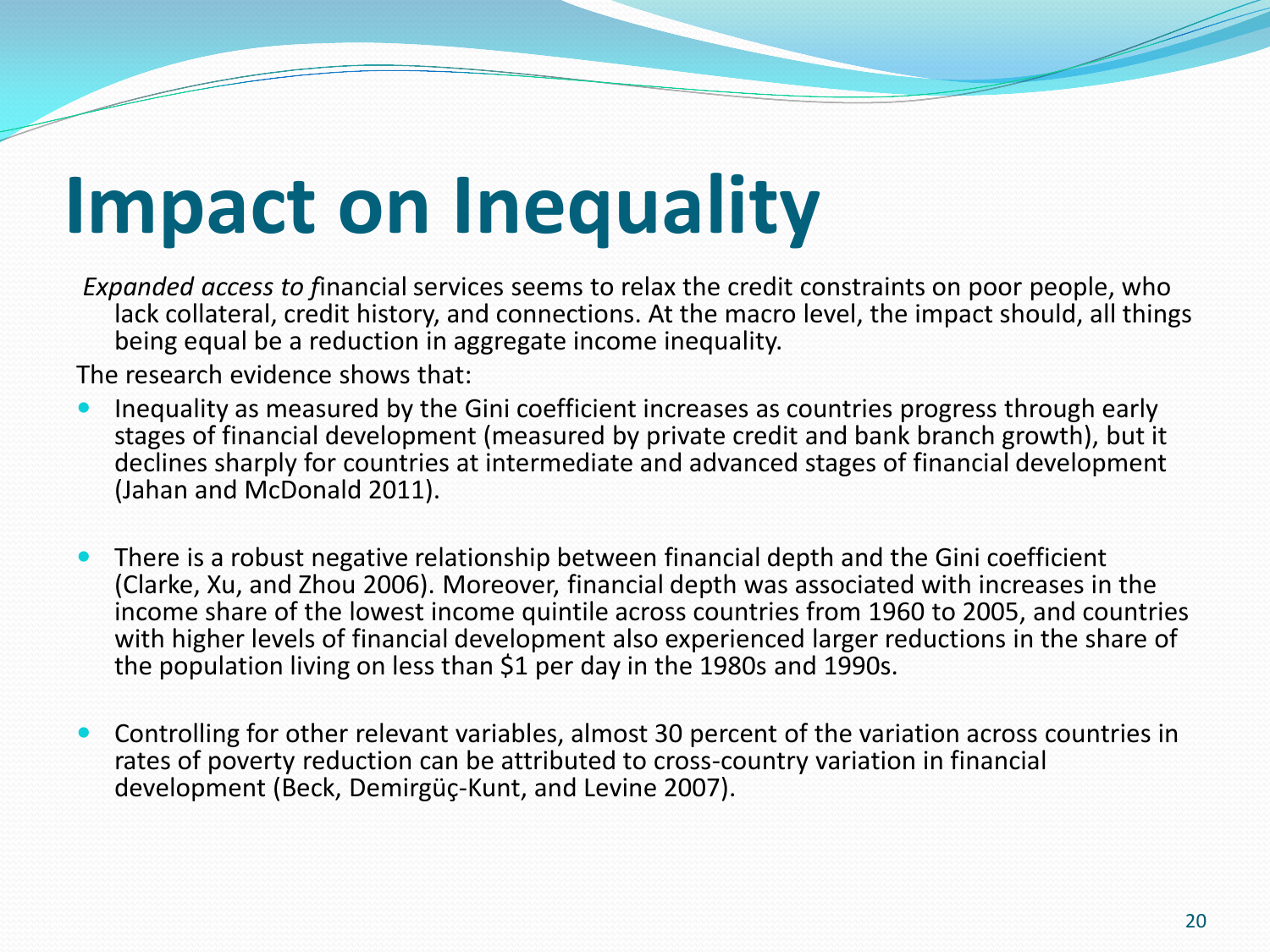# **Impact on Financial Stability**

The explosion of mobile financial services and payment usage impacts the financial system in a variety of ways. Cross country research suggest that:

- Broader financial inclusion can coincide with greater financial stability. Greater access to bank deposits can make the funding base of banks more resilient in times of financial stress. (Han and Melecky 2013)
- On the other hand, there are potential risks to financial stability from an unchecked broadening of access to credit. Financial buffers could decline with broader access to credit, and in countries with weaker supervision, the erosion of buffers is larger. (Sahay et al, 2015) . Expansion of noncredit access does not create risks.
- Countries with strong supervision could see some financial stability gains from expanded access.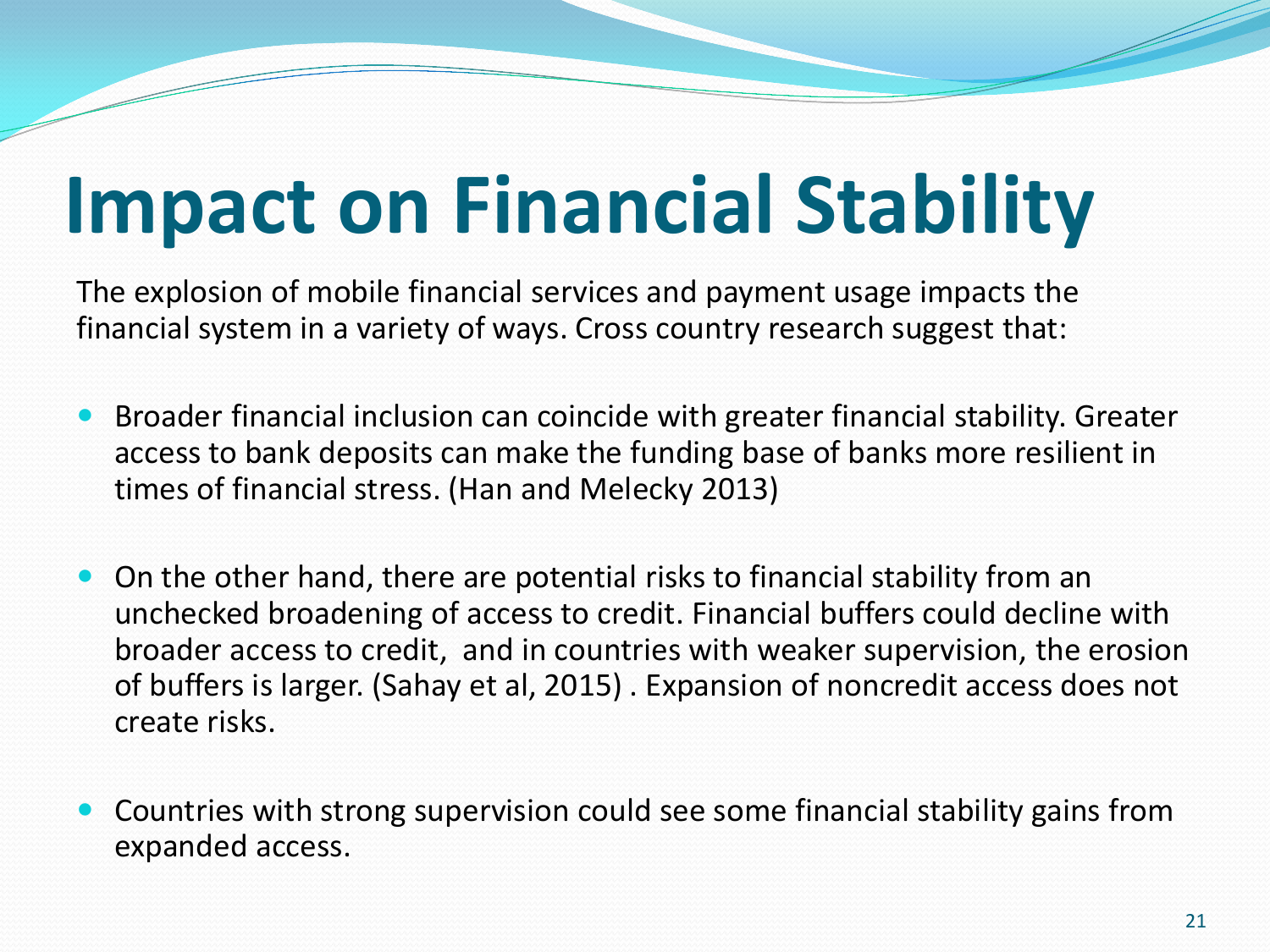# **Emerging Policy Issues**

*Policy efforts to enhance financial stability should recognize the positive effect of broader access to banking services that mobile money brings. Therefore improving the regulatory framework is paramount.* 

To unleash the potential of mobile money, regulators must create an open and level playing field that allows both banks and non-bank providers to offer mobile money services.

Regulation should mitigate the risk posed by MNOs and allow them meet customer demand to cash out electronic value.

Regulations should allow agents to register customers and remote account opening based on identification systems. This addresses AML-CFT concerns

 Policymakers should enable market-led solutions, ensuring that interoperability brings value to the customer, makes commercial sense, is set up at the right time, and regulatory risks are identified and mitigated.

Governments should encourage both payment and receipts using mobile money services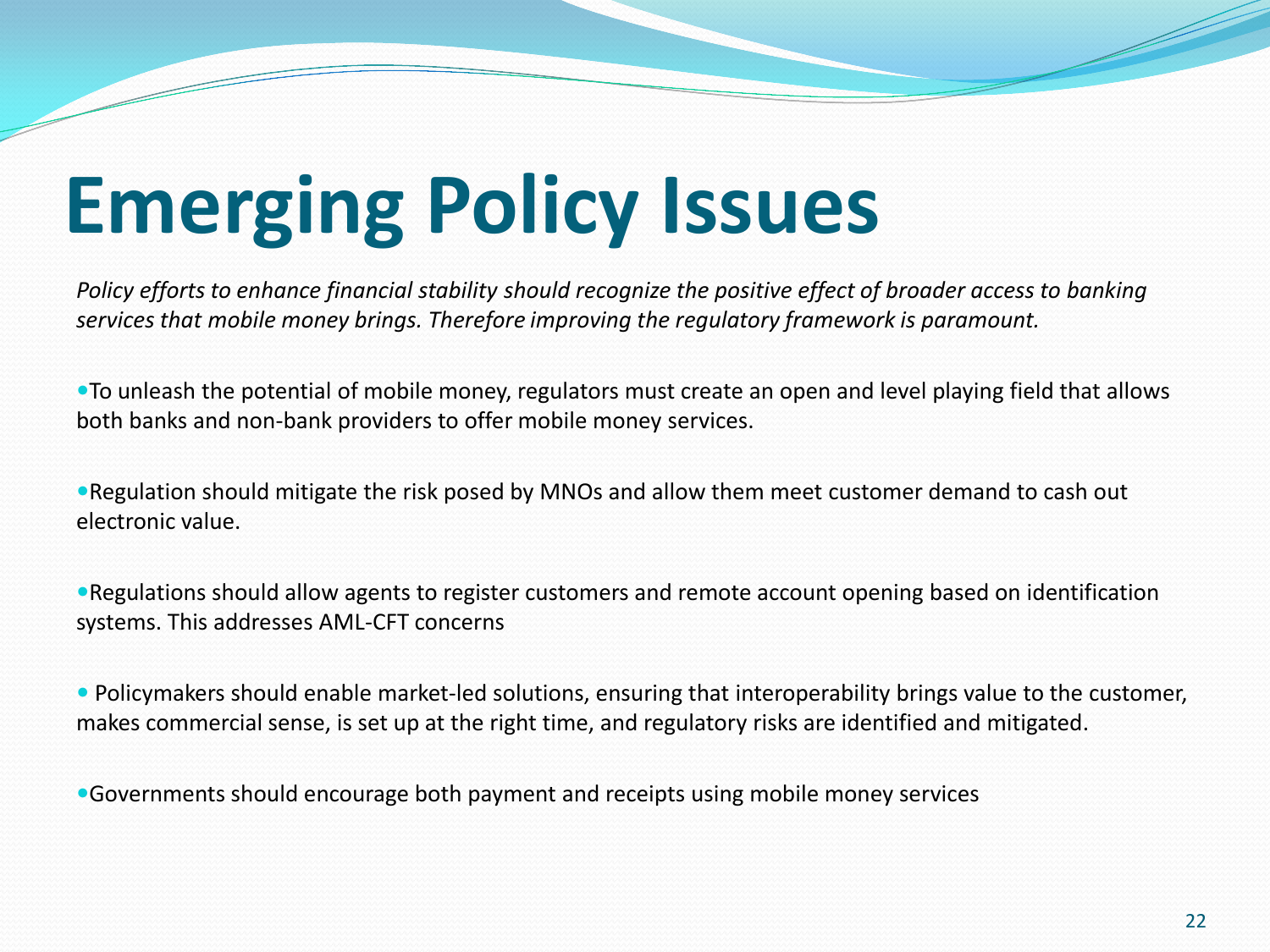## **Conclusion**

- Recent evidence using rigorous research methodologies appears to generally confirm that inclusive and efficient financial markets have the potential to improve the lives of citizens, reduce transaction costs, spur economic activity, and improve delivery of other social benefits and innovative private-sector solutions.
- Mobile money channels holds a lot of promise for West African countries, similar to what already obtains in East Africa.
- The major challenge with financial inclusion channels like mobile money is the need to take into account vulnerabilities and ward off possible unintended negative consequences.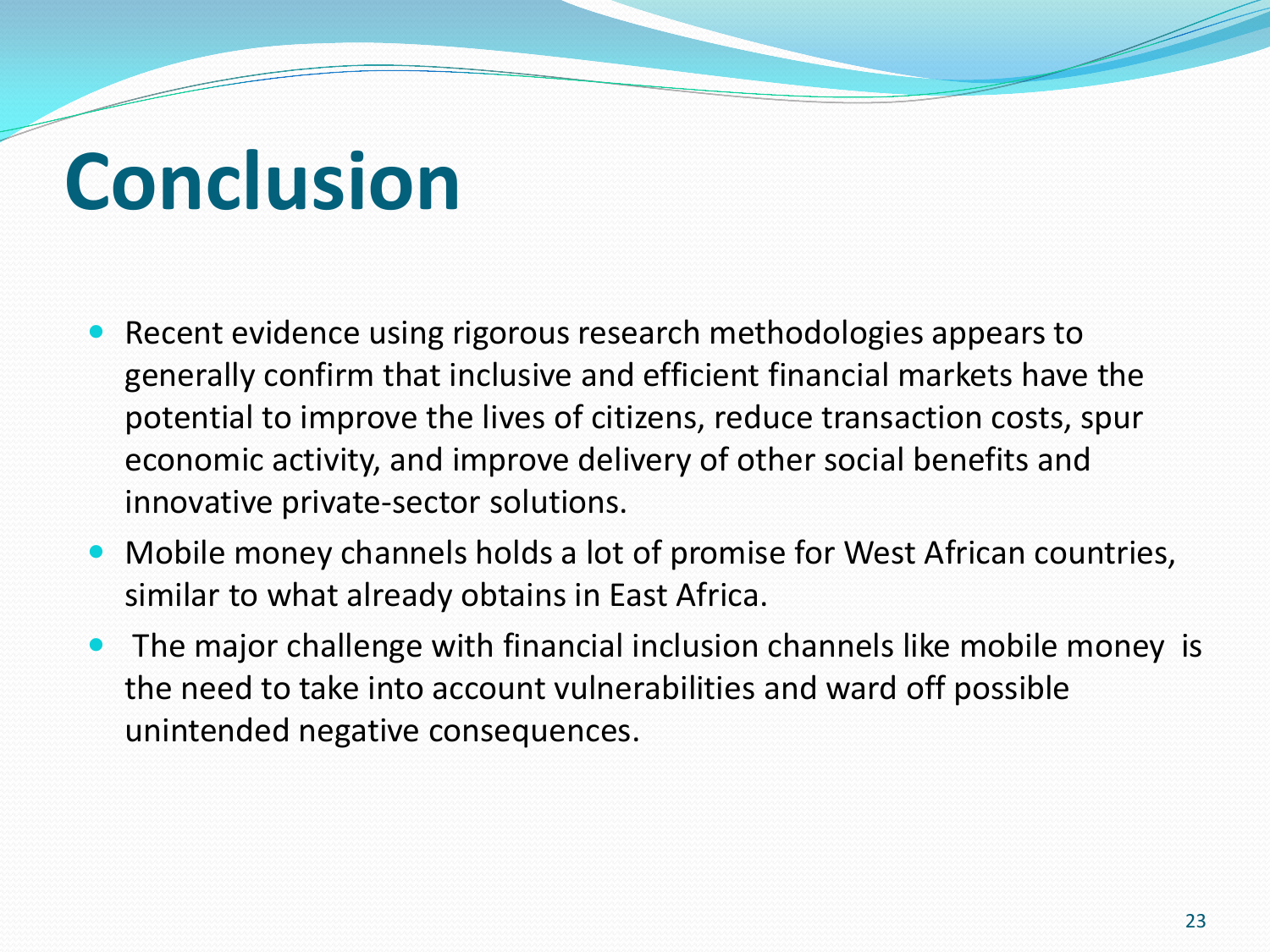### **Further Evidence**

 $\bullet$ 

- In Ghana, a recent study found that the adoption of weather-based index insurance has strong positive impact on farmers because the assurance of better returns encouraged farmers to shift from subsistence to riskier cash crops (Cole, et al. 2013; Karlan, Osei-Akoto, Osei, and Udry 2014). Insured farmers bought more fertilizers, planted more acreage, hired more labor, and had higher yields and income.
- In Nigeria, an IMF study (Dabla-Norris et al, 2015) found that households with financial access who experience an unexpected negative income shock see consumption fall by 15 percentage points less than those without access. This result is mainly driven by households with informal financial access, and by household savings rather than borrowing.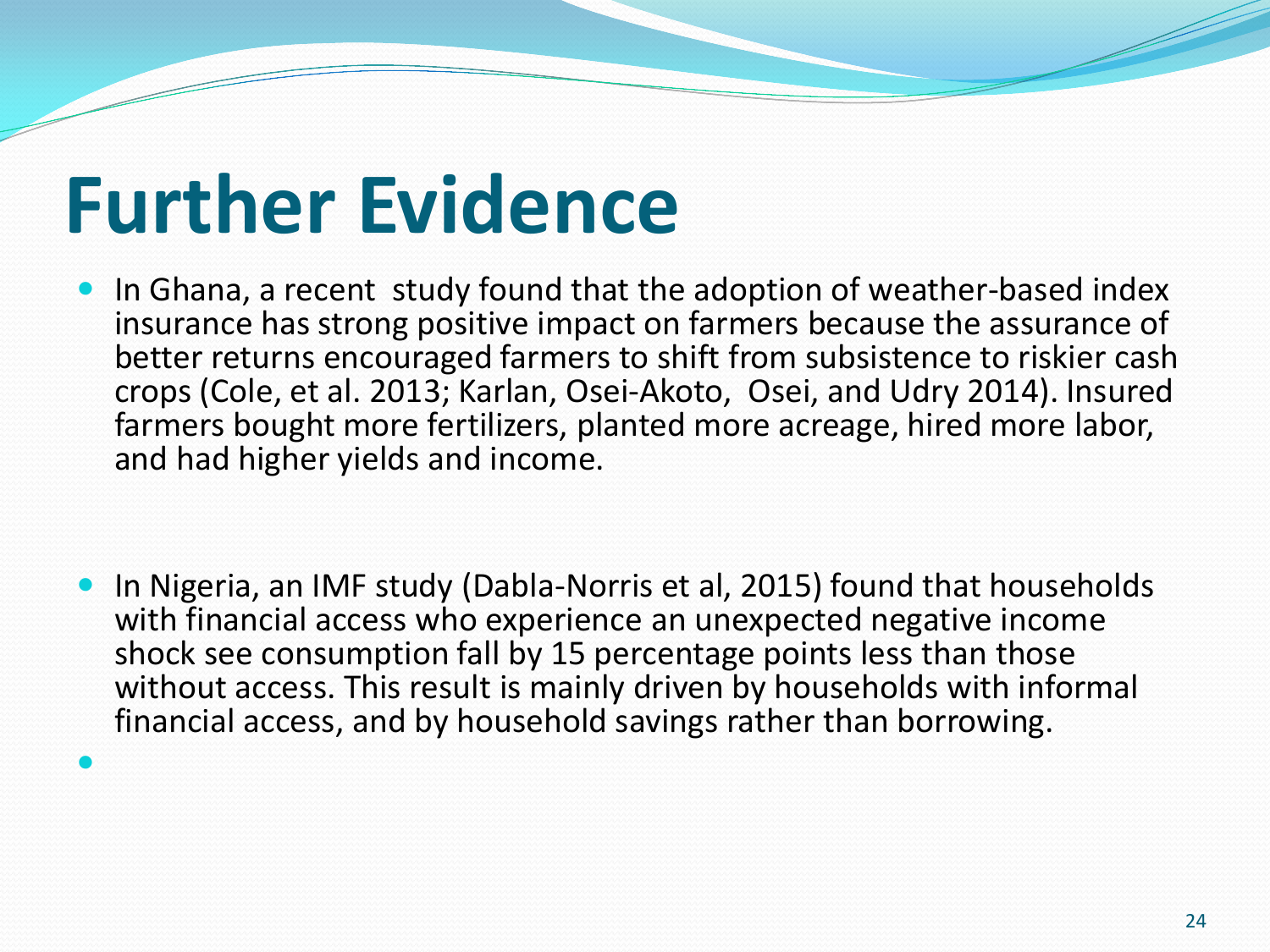### **References**

- AFI (Alliance for Financial Inclusion). 2013. "Putting Financial Inclusion on the Global Map. The 2013 Maya Declaration Progress Report." Bangkok: AFI.
- Beck, Thorsten, Aslı Demirgüç-Kunt, and Ross Levine. 2007. "Finance, Inequality, and the Poor." *Journal of Economic Growth* 12(1): 27–49
- Cecchetti, Stephen G., and Enisse Kharroubi. 2012. "Reassessing the Impact of Finance on Growth." Working Paper No. 381. Basel: Bank of International Settlements, July.
- Clarke, George R. G., L. Colin Xu, and Heng-fu Zou. 2006. "Finance and Inequality: What Do the Data Tell Us?" *Southern Economic Journal* 72 (3): 578–96.
- Demetriades, P. O., and S. H. Law. 2006. "Finance, Institutions and Economic Development." *International Journal of Finance and Economics*, 11(3): 245–60.
- Demirgüç-Kunt, Asli, and Leora Klapper. 2012. "Measuring Financial Inclusion: The Global Findex Database." World Bank Policy Research Paper 6025. Washington, D.C.: World Bank, April
- IMF , 2014: Financial Access Survey <http://data.imf.org/?sk=E5DCAB7E-A5CA-4892-A6EA-598B5463A34C>
- GMAS Database, 2015 *The Mobile Economy*
- Jahan, Sarwat, and Brad McDonald. 2011. "A Bigger Slice of a Growing Pie." *Finance and Development*, 66, September. Washington, D.C.: International Monetary Fund
- Han, Rui and Martin Melecky 2013 "Financial Inclusion for Financial Stability: Access to Bank Deposits and the Growth of Deposits in the Global Financial Crisis" Policy Research Working Paper 6577, World Bank Washington.
- Levine, Ross. 2005. "Finance and Growth: Theory and Evidence." In Philippe Aghion and Steven Durlauf, eds, *Handbook of Economic Growth*, edition 1, volume 1. Amsterdam: Elsevier.